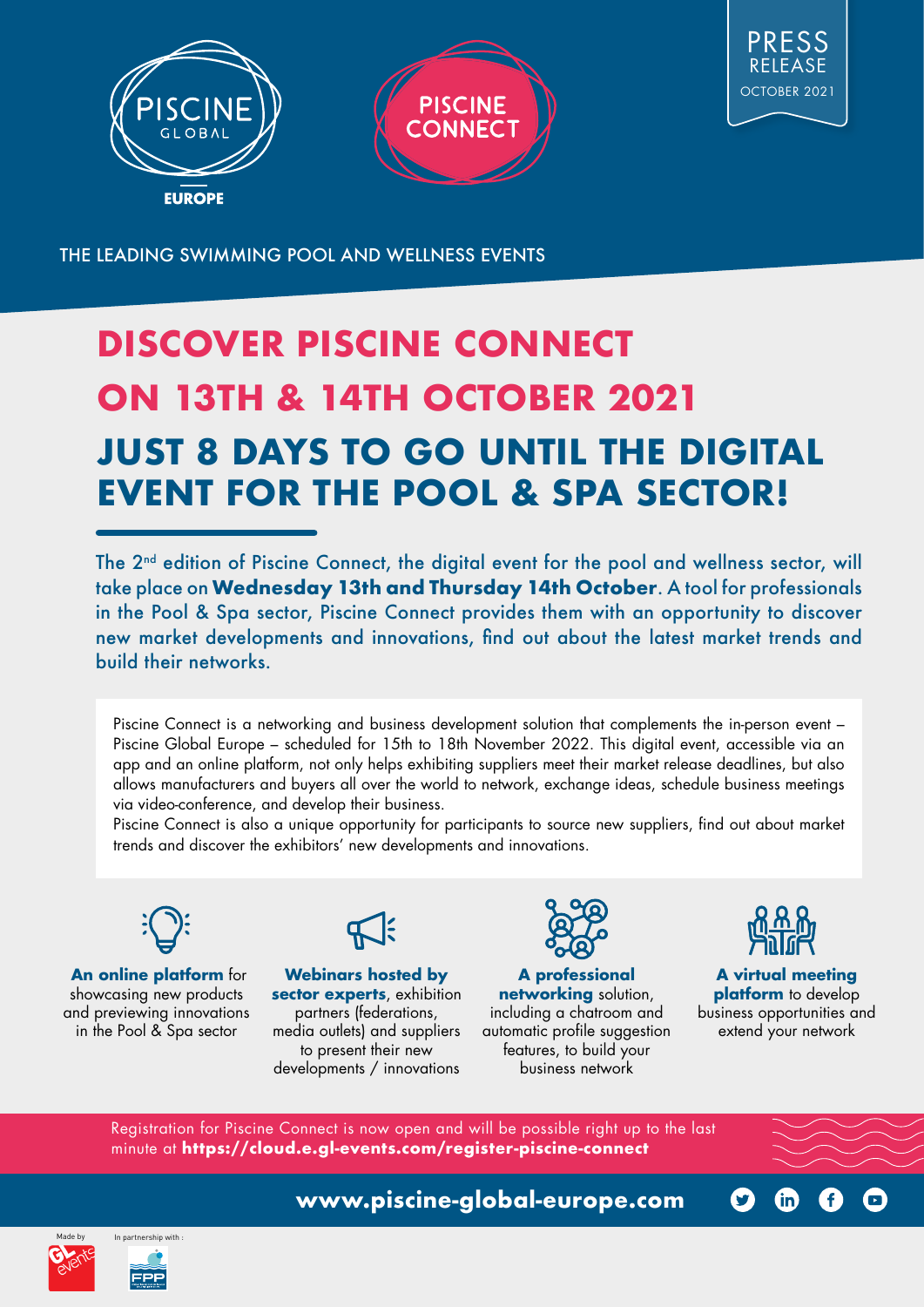



#### THE LEADING SWIMMING POOL AND WELLNESS EVENTS

## **A RICH, NOVEL PROGRAMME OF WEBINARS**

Piscine Connect proposes a schedule of webinars hosted by sector experts, exhibition partners (federations and media outlets) and suppliers to present their new developments / innovations.

#### Here is a brief overview:

#### **The FPP reaches out to pool professionals**

On Thursday 14th October, the FPP (French Federation of Pool Professionals) will be talking about 4 themes:

**9 am - Propiscines accreditation**  A development tool designed to assist companies.

**10:30 am – The Vigiplouf concept**  A new concept which will improve safety for children.

**3 pm – Recruitment and Training** The FPP assists business managers with their training and recruitment requirements.

**5 pm – Recycling of pool waste**  Environmental issues will have a major effect on the pool and spa sector in the coming years. What are our obligations? What solutions are available?

#### **Over to the exhibitors**

Piscine Connect exhibitors with new developments, innovations and services will tell us all about them in a series of webinars over the course of these two days. Here is a preview of this schedule for Wednesday 13th October:

**9:30 am - Four-season swimming concept** – Fairland

**10:30 am - New developments and innovations 2022** – Fluidra (also scheduled on Thursday 14th at 2 pm)

**11 am – In-situ chlorine generators in commercial pools**  – Syclope Electronique

Non-exhaustive list

#### **Focus on pool and spa design**

Previous winners of the Pool Design Awards also explain their vision of pools and spas in several webinars on Wednesday 13th October:

**11:30 am - How to design an exciting and profitable spa** by Studio Apostoli

**4:30 pm - Pools in shades of the hills,** by Sabina Filippi (Agronomist and Landscape architect), Alberto Giangolini (Agronomist and Landscape architect) and Elisa Ghiandoni (Degree in Forestry)



 $\boldsymbol{\Omega}$ 

 $\mathsf{\small (in)}$ 

Œ

 $\bigodot$ 

Find the full programme of webinars at **www.piscine-global-europe.com** / Piscine Connect tab



**www.piscine-global-europe.com**